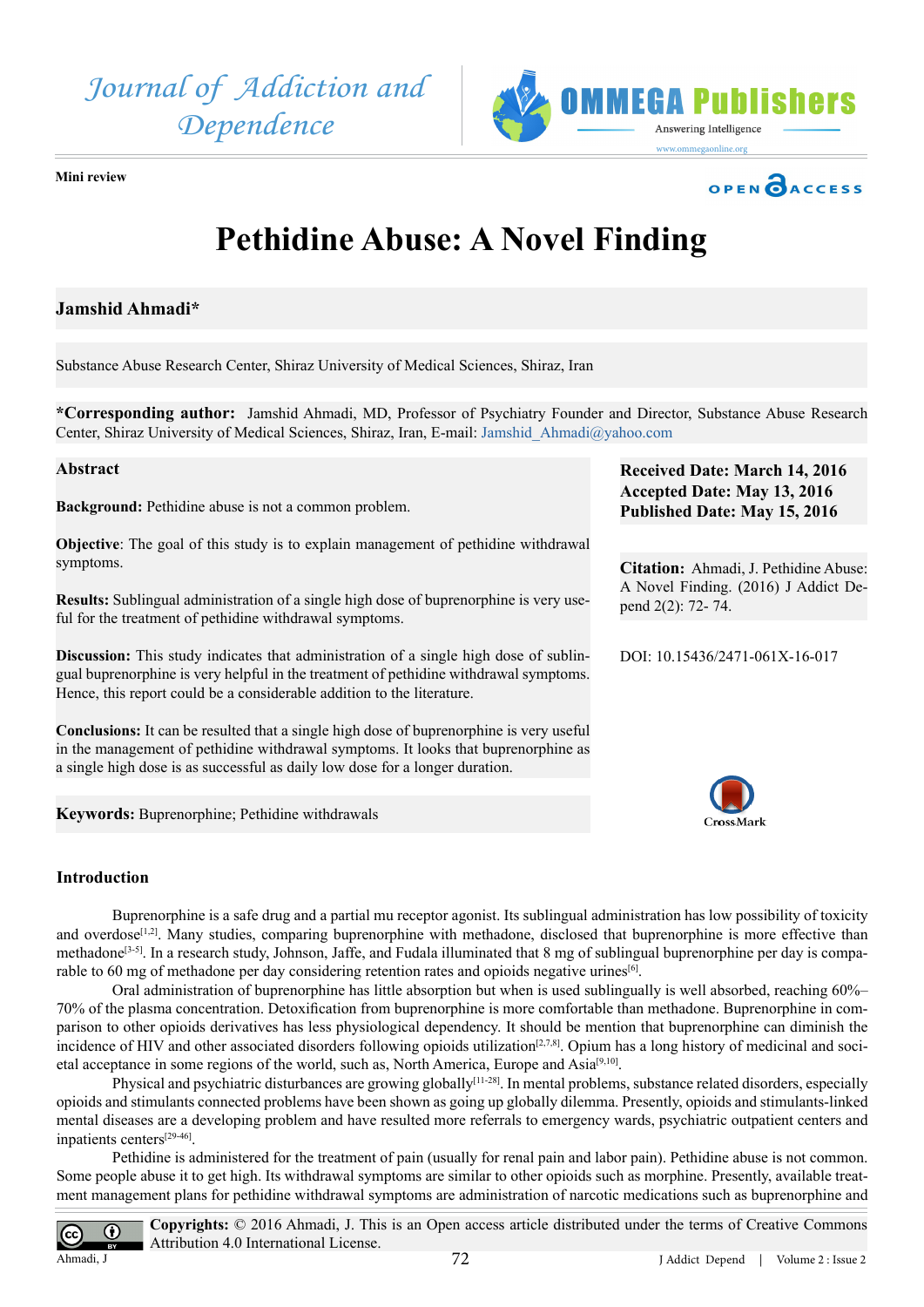methadone or non-narcotic drugs like clonidine and NSAIDS<sup>[1]</sup>.

#### **Case Presentation**

In this study we describe a patient with pethidine dependence who successfully responded to a single dose of 66 mg of buprenorphine. NA was a married 61years old retired teacher with Bachelor of Science in educational management. He lived with his family in capital city of Yasooj in Kohkilouyeh & Bouyerahmad province in south of Iran.

He began intravenous injection of pethidine at age of 40 after an operation of disc herniation and also self-medication of his migraine headache. He step by step increased the dose of pethidine so that he had been abusing 10 ampoules (overall 1000 mg pethidine) per day since 6 months prior to admission. Since several years prior to admission he was abusing dexamethasone and chlorpheniramine ampoules on and off. He did not report smoking tobacco, opium, heroin or cannabis.

Due to pethidine abuse and depression he was admitted in psychiatric ward. In comprehensive psychiatric interview and mental status examination he was depressed and anxious. In physical and neurological examinations we could not reveal any significant abnormal findings. Urine drug screening tests were positive for morphine and benzodiazepine only. Tests for viral markers (HIV, HCV and HB Ag) were normal.

Based on comprehensive medical, psychiatric, and substance use history and also DSM-5 criteria, NA was diagnosed as "opioid induced depressive disorder and opioid (pethidine) use disorder. In hospital admission, we administered venlafaxine 225 mg per day for the treatment of depression. On the second day of admission he complained of withdrawal pain and opioid craving, so we administered buprenorphine 66 mg as a single dose only.

With reference to the close monitoring, precise measurement and interview (3 times a day) for pethidine withdrawal pain and craving, he reported a diminishing level of withdrawal symptoms and craving after administration of a single dose of 66 mg of sublingual buprenorphine. Our patient was discharged without any pethidine withdrawal symptoms after 10 days of hospital admission.

# **Discussion**

We commonly treat opioids (including pethidine) dependent patient with clonidine, methadone or buprenorphine in Iran. With reference to the current Iranian drug policy if somebody is found to be abusing illicit substances or illegal drugs (excluding tobacco products), such as, benzodiazepines, opioids, cannabis, ecstasy, methamphetamine, hallucinogens, cocaine or alcohol, they must be referred to the addiction treatment centers or psychiatric hospitals or private clinics to be treated.

Our report shows that administration of 66 mg of sublingual buprenorphine as a single dose is very useful in the treatment of pethidine withdrawal symptoms. We should mention that our patient did not benefit from venlafaxine but improved with buprenorphine, because venlafaxine administration requires at least two weeks to be effective but buprenorphine administration needs only a few hours to apply its effects. Hence, this report could be a considerable addition to the literature.

### **Limitations of the study**

In this work we reported a patient with abuse of pethidine who replied to a single high dose of buprenorphine. So we cannot generalize the result to all cases with pethidine. We require multicenter clinical trials to be able to generalize the findings.

**MFGA Publicher** 

## **Conclusions**

It can be concluded that a single dose of 66 mg of sublingual buprenorphine is useful in the management of pethidine withdrawal symptoms. For the treatment of pethidine withdrawal symptoms, it seems that buprenorphine as a single high dose is as effective as daily low dose for a longer duration.

**Acknowledgement**: None to be declared.

### **Conflict of interests**: Nil

### **References**

<span id="page-1-0"></span>1. [Sadock, B., Sadock, V., Ruiz. P., et al. Kaplan & Sadock'S Synop](http://www.amazon.in/Kaplan-Sadocks-Synopsis-Psychiatry-Behavioral/dp/1609139712)[sis of Psychiatry. \(2015\) Lippinott Wiliams and Wilkins, Philadelphia](http://www.amazon.in/Kaplan-Sadocks-Synopsis-Psychiatry-Behavioral/dp/1609139712) [\(USA\).](http://www.amazon.in/Kaplan-Sadocks-Synopsis-Psychiatry-Behavioral/dp/1609139712)

<span id="page-1-3"></span>2. [Brian, J. Opium and infant-sedation in 19th century England. \(1994\)](http://www.ncbi.nlm.nih.gov/pubmed/8063580) [Health Visitor 67\(5\): 165-166.](http://www.ncbi.nlm.nih.gov/pubmed/8063580)

<span id="page-1-1"></span>3. [Jasinski, D.R., Pevnick, J.S., Griffith, J. D. Human pharmacology](http://www.ncbi.nlm.nih.gov/pubmed/215096) [and abuse potential of the analgesic buprenorphine: a potential agent for](http://www.ncbi.nlm.nih.gov/pubmed/215096) [treating narcotic addiction. \(1978\) Arch Gen Psychiatry 35\(4\): 501-516.](http://www.ncbi.nlm.nih.gov/pubmed/215096) 4. [Ling, W., Charuvastra, C., Collins, J.F., et al. Buprenorphine mainte](http://www.ncbi.nlm.nih.gov/pubmed/9684386)[nance treatment of opiate dependence: a multicenter, randomized clini](http://www.ncbi.nlm.nih.gov/pubmed/9684386)[cal trial. \(1998\) Addiction 93\(4\): 475–486](http://www.ncbi.nlm.nih.gov/pubmed/9684386).

5. [Ling, W., Rawson, R. A., Compton, M. A. Substitution pharma](http://www.ncbi.nlm.nih.gov/pubmed/7931856)[cotherapies for opioid addiction: from methadone to LAAM and bu](http://www.ncbi.nlm.nih.gov/pubmed/7931856)[prenorphine. \(1994\) J Psychoactive Drugs 26\(2\): 119–128.](http://www.ncbi.nlm.nih.gov/pubmed/7931856)

<span id="page-1-2"></span>6. [Strain, E.C., Stitzer, M.L., Liebson, I. A., et al. Comparison of bu](http://www.ncbi.nlm.nih.gov/pubmed/8010359)[prenorphine and methadone in the treatment of opioid dependence.](http://www.ncbi.nlm.nih.gov/pubmed/8010359) [\(1994\) Am J Psychiatry 151\(7\): 1025–1030.](http://www.ncbi.nlm.nih.gov/pubmed/8010359)

7. [Johnson, R.E., Jaffe, J.H., Fudala, P.J. A controlled trial of buprenor](http://www.ncbi.nlm.nih.gov/pubmed/1578593)[phine treatment for opioid dependence. \(1992\) JAMA 267\(20\): 2750–](http://www.ncbi.nlm.nih.gov/pubmed/1578593) [2755.](http://www.ncbi.nlm.nih.gov/pubmed/1578593)

8. [Lewis, J.W. Buprenorphine. \(1985\) Drug Alcohol Depend 14\(3-4\):](http://www.ncbi.nlm.nih.gov/pubmed/2986930) [363–372.](http://www.ncbi.nlm.nih.gov/pubmed/2986930)

<span id="page-1-4"></span>9. [Jasinski, D.R., Fudala, P.J., Johnson, R.E. Sublingual versus subcu](http://www.ncbi.nlm.nih.gov/pubmed/2721107)[taneous buprenorphine in opiate abusers. \(1989\) Clini Pharmacol Ther](http://www.ncbi.nlm.nih.gov/pubmed/2721107) [45\(5\): 513–519.](http://www.ncbi.nlm.nih.gov/pubmed/2721107)

10. [Jonnes, J. The rise of the modern addict. \(1995\) Am J public Health](http://www.ncbi.nlm.nih.gov/pubmed/7625519) [85\(8\): 1157-1162.](http://www.ncbi.nlm.nih.gov/pubmed/7625519)

<span id="page-1-5"></span>11. [Gill, D., Ahmadi, J., Pridmore, S. Suicide and Gambling on the Pub](http://www.mjpsychiatry.org/index.php/mjp/article/viewFile/291/205)[lic Record. \(2014\) MJP 2 \(1\): 81-88.](http://www.mjpsychiatry.org/index.php/mjp/article/viewFile/291/205)

12. [Ahmadi, J., Ahmed, M.G., Bayoumi, F.A., et al. Mental Health of](http://www.ncbi.nlm.nih.gov/pubmed/24644486) [Dubai Medical College Students. \(2012\) Iran J Psychiatry Behave Sci](http://www.ncbi.nlm.nih.gov/pubmed/24644486) [6\(2\): 79-83](http://www.ncbi.nlm.nih.gov/pubmed/24644486).

13. [Ahmadi, J., Kamel, M., Ahmed, M.G, et al. Dubai Medical College](http://ircmj.com/234.fulltext) [students' scores on the Beck Depression Inventory. \(2008\) Iranian Red](http://ircmj.com/234.fulltext) [Crescent Journal \(IRCMJ\) 10\(3\): 169-172.](http://ircmj.com/234.fulltext)

14. [Pridmore, S., McInerney, G., Ahmadi, J., et al. Enlarged Vir](http://journals.cambridge.org/action/displayAbstract?fromPage=online&aid=1326300)[chow-Robin spaces in a psychotic woman. \(2007\) Journal of Psychiat](http://journals.cambridge.org/action/displayAbstract?fromPage=online&aid=1326300)[ric Intensive Care 3\(1\): 49-54.](http://journals.cambridge.org/action/displayAbstract?fromPage=online&aid=1326300) 

15. [Pridmore, S., Robinson, J., Ahmadi, J. Suicide for scrutinizers.](http://www.ncbi.nlm.nih.gov/pubmed/17516192) [\(2007\) Australas Psychiatry 15\(3\): 247-248.](http://www.ncbi.nlm.nih.gov/pubmed/17516192) 

16. [Ghanizadeh, A., Kianpoor, M., Rezaei, M., et al. Sleep patterns and](http://www.ncbi.nlm.nih.gov/pubmed/18339201) [habits in high school Students in Iran. \(2008\) Ann Gen Psychiatry 13:](http://www.ncbi.nlm.nih.gov/pubmed/18339201) [7: 5.](http://www.ncbi.nlm.nih.gov/pubmed/18339201)